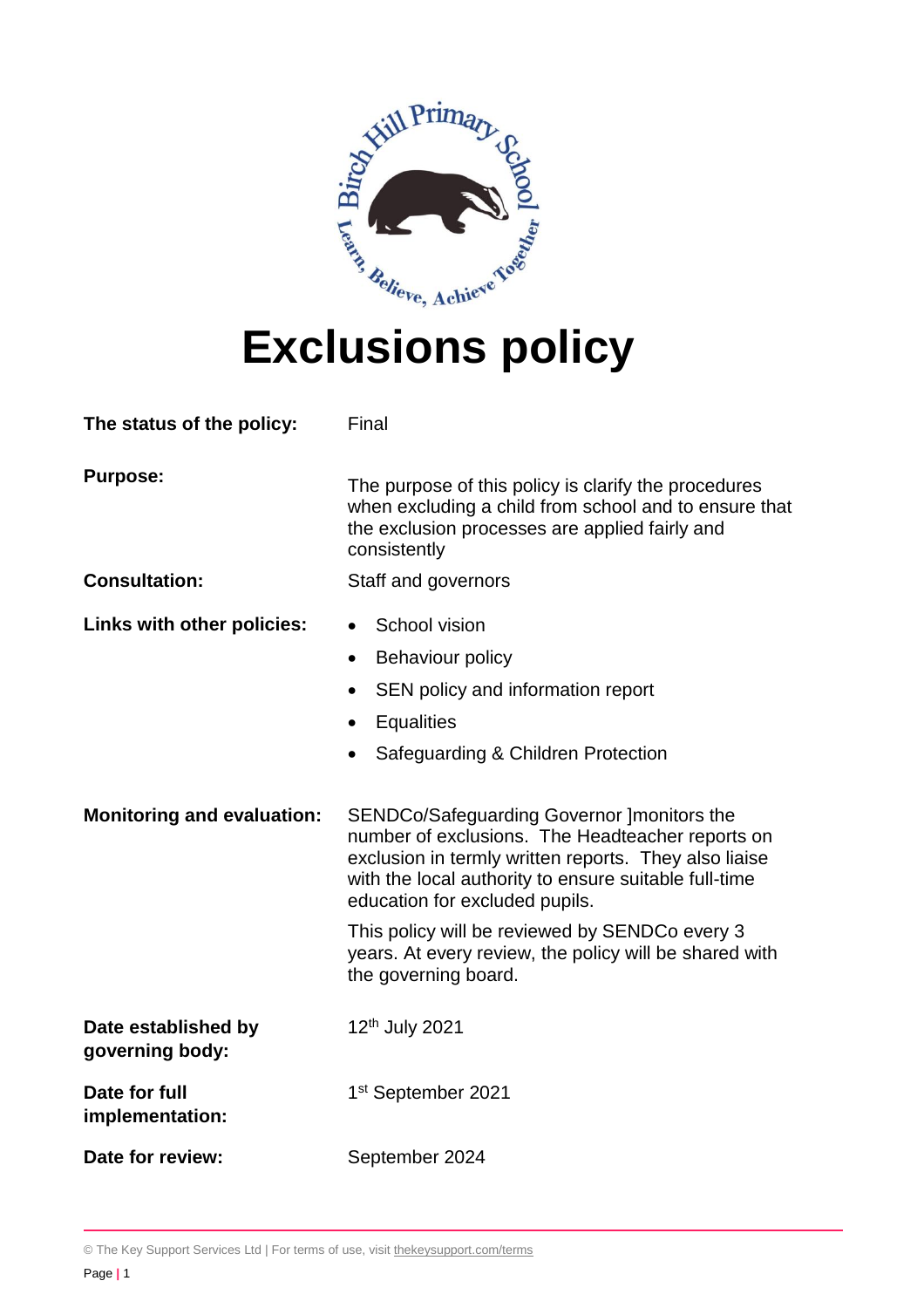#### **Contents**

| Appendix 1: independent review panel training  Error! Bookmark not defined. |  |
|-----------------------------------------------------------------------------|--|

### **1. Aims**

Our school aims to ensure that:

- The exclusions process is applied fairly and consistently
- The exclusions process is understood by governors, staff, parents and pupils
- Pupils in school are safe and happy
- Pupils do not become NEET (not in education, employment or training)

# **2. Legislation and statutory guidance**

This policy is based on statutory guidance from the Department for Education: Exclusion [from maintained schools, academies and pupil referral units \(PRUs\) in England.](https://www.gov.uk/government/publications/school-exclusion)

It is based on the following legislation, which outline schools' powers to exclude pupils:

- Section 52 of the [Education Act 2002,](http://www.legislation.gov.uk/ukpga/2002/32/section/52) as amended by the [Education Act 2011](http://www.legislation.gov.uk/ukpga/2011/21/contents/enacted)
- [The School Discipline \(Pupil Exclusions and Reviews\) \(England\) Regulations 2012](http://www.legislation.gov.uk/uksi/2012/1033/made)
- Sections 64-68 of the [School Standards and Framework Act 1998](http://www.legislation.gov.uk/ukpga/1998/31)

In addition, the policy is based on:

- Part 7, chapter 2 of the [Education and Inspections Act 2006,](http://www.legislation.gov.uk/ukpga/2006/40/part/7/chapter/2) which looks at parental responsibility for excluded pupils
- Section 579 of the [Education Act 1996,](http://www.legislation.gov.uk/ukpga/1996/56/section/579) which defines 'school day'
- The Education (Provision of Full-Time Education for Excluded Pupils) (England) [Regulations 2007,](http://www.legislation.gov.uk/uksi/2007/1870/contents/made) as amended by [The Education \(Provision of Full-Time Education](http://www.legislation.gov.uk/uksi/2014/3216/contents/made)  [for Excluded Pupils\) \(England\) \(Amendment\) Regulations 2014](http://www.legislation.gov.uk/uksi/2014/3216/contents/made)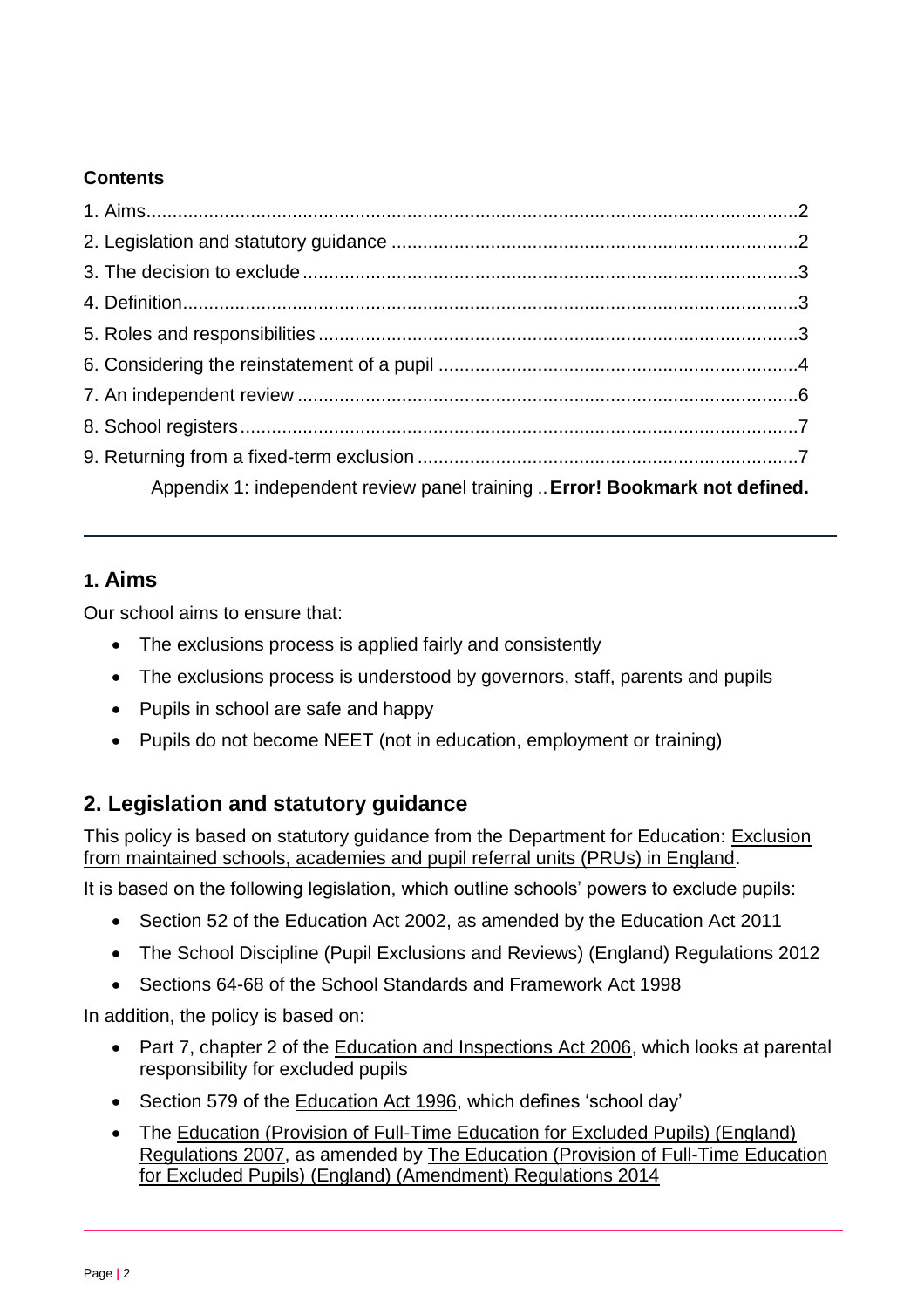# **3. The decision to exclude**

Only the headteacher, or acting headteacher, can exclude a pupil from school. A permanent exclusion will be taken as a last resort.

Our school is aware that off-rolling is unlawful. Ofsted defines off-rolling as:

*"…the practice of removing a pupil from the school roll without a formal, permanent exclusion or by encouraging a parent to remove their child from the school roll, when the removal is primarily in the interests of the school rather than in the best interests of the pupil."*

We are committed to following all statutory exclusions procedures to ensure that every child receives an education in a safe and caring environment.

A decision to exclude a pupil will be taken only:

- In response to serious or persistent breaches of the school's behaviour policy, and
- If allowing the pupil to remain in school would seriously harm the education or welfare of others

Before deciding whether to exclude a pupil, either permanently or for a fixed period, the headteacher will:

- Consider all the relevant facts and evidence, including whether the incident(s) leading to the exclusion were provoked
- Allow the pupil to give their version of events
- Consider if the pupil has special educational needs (SEN)

#### **4. Definition**

For the purposes of exclusions, school day is defined as any day on which there is a school session. Therefore, INSET or staff training days do not count as a school day.

# **5. Roles and responsibilities**

#### **5.1 The headteacher**

#### **Informing parents**

The headteacher will immediately provide the following information, in writing, to the parents of an excluded pupil:

- The reason(s) for the exclusion
- The length of a fixed-term exclusion or, for a permanent exclusion, the fact that it is permanent
- Information about parents' right to make representations about the exclusion to the governing board and how the pupil may be involved in this
- Where there is a legal requirement for the governing board to meet to consider the reinstatement of a pupil, and that parents have a right to attend a meeting, be represented at a meeting (at their own expense) and to bring a friend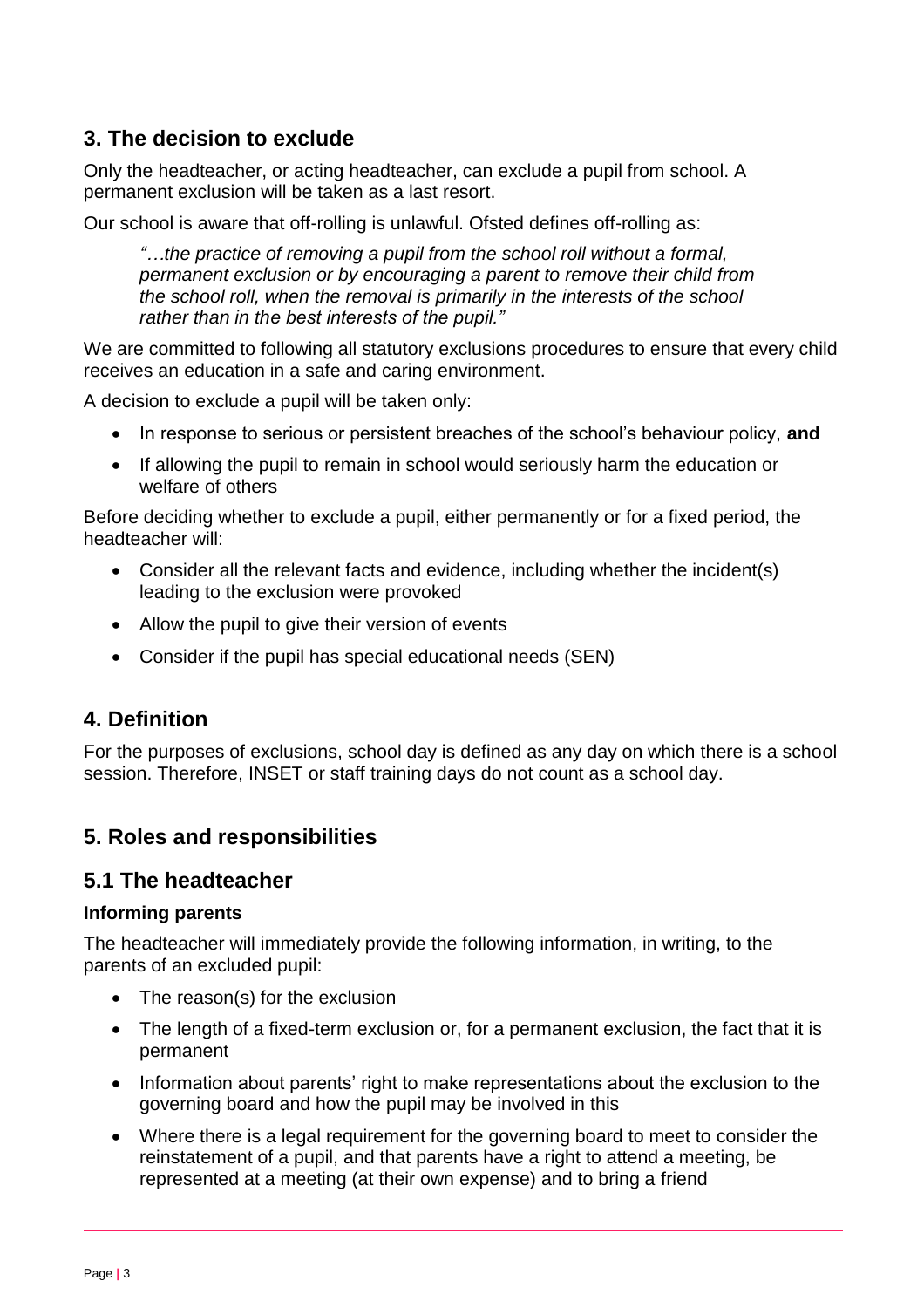The headteacher will also notify parents by the end of the afternoon session on the day their child is excluded that for the first 5 school days of an exclusion, or until the start date of any alternative provision where this is earlier, parents are legally required to ensure that their child is not present in a public place during school hours without a good reason. Parents may be given a fixed penalty notice or prosecuted if they fail to do this.

If alternative provision is being arranged, the following information will be included when notifying parents of an exclusion:

- The start date for any provision of full-time education that has been arranged
- The start and finish times of any such provision, including the times for morning and afternoon sessions, where relevant
- The address at which the provision will take place
- Any information required by the pupil to identify the person they should report to on the first day

Where this information on alternative provision is not reasonably ascertainable by the end of the afternoon session, it may be provided in a subsequent notice, but it will be provided no later than 48 hours before the provision is due to start. The only exception to this is where alternative provision is to be provided before the sixth day of an exclusion, in which case the information can be provided with less than 48 hours' notice with parents' consent.

# **Informing the governing board and local authority**

The headteacher will immediately notify the governing board and the local authority (LA) of:

- A permanent exclusion, including when a fixed-period exclusion is made permanent
- Exclusions which would result in the pupil being excluded for more than 5 school days (or more than 10 lunchtimes) in a term
- Exclusions which would result in the pupil missing a public examination

For a permanent exclusion, if the pupil lives outside the LA in which the school is located, the headteacher will also immediately inform the pupil's 'home authority' of the exclusion and the reason(s) for it without delay.

For all other exclusions, the headteacher will notify the governing board and LA once a term.

# **5.2 The governing board**

Responsibilities regarding exclusions is delegated to Governors Discipline Panel (GDP) consisting of at least 3 governors.

The Governors Discipline Panel has a duty to consider the reinstatement of an excluded pupil (see section 6).

# **5.3 The LA**

For permanent exclusions, the L A is responsible for arranging suitable full-time education to begin no later than the sixth day of the exclusion.

# **6. Considering the reinstatement of a pupil**

The Governors Discipline Panel will consider the reinstatement of an excluded pupil within 15 school days of receiving the notice of the exclusion if: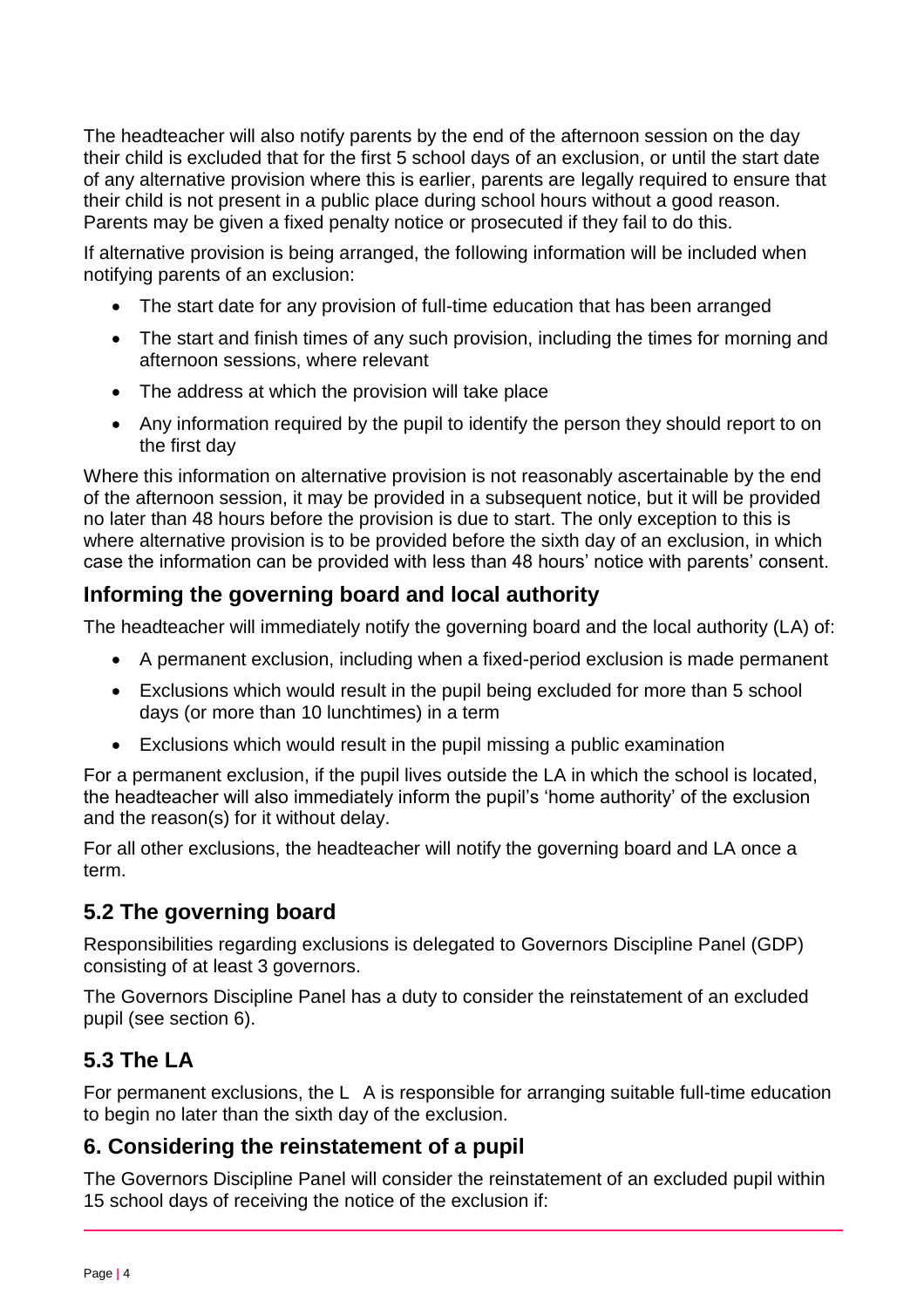- The exclusion is permanent
- It is a fixed-term exclusion which would bring the pupil's total number of school days of exclusion to more than 15 in a term
- It would result in a pupil missing a public examination

If requested to do so by parents, Governors Discipline Panel will consider the reinstatement of an excluded pupil within 50 school days of receiving notice of the exclusion if the pupil would be excluded from school for more than 5 school days, but less than 15, in a single term.

Where an exclusion would result in a pupil missing a public examination, Governors Discipline Panel will consider the reinstatement of the pupil before the date of the examination. If this is not practicable, the chair of the governing board (or the vice-chair where the chair is unable to make this consideration) will consider the exclusion independently and decide whether or not to reinstate the pupil.

Governors Discipline Panel can either:

- Decline to reinstate the pupil, or
- Direct the reinstatement of the pupil immediately, or on a particular date

In reaching a decision, Governors Discipline Panel will consider whether the exclusion was lawful, reasonable and procedurally fair and whether the headteacher followed their legal duties. They will decide whether or not a fact is true 'on the balance of probabilities', which differs from the criminal standard of 'beyond reasonable doubt', as well as any evidence that was presented in relation to the decision to exclude.

Minutes will be taken of the meeting, and a record of evidence considered kept. The outcome will also be recorded on the pupil's educational record.

Governors Discipline Panel will notify, in writing, the headteacher, parents and the LA of its decision, along with reasons for its decision, without delay.

Where an exclusion is permanent, Governors Discipline Panel decision will also include the following:

- The fact that it is permanent
- Notice of parents' right to ask for the decision to be reviewed by an independent review panel, and:
	- o The date by which an application for an independent review must be made
	- o The name and address to whom an application for a review should be submitted
	- o That any application should set out the grounds on which it is being made and that, where appropriate, reference to how the pupil's SEN are considered to be relevant to the exclusion
	- o That, regardless of whether the excluded pupil has recognised SEN, parents have a right to require the LA to appoint an SEN expert to attend the review
	- $\circ$  Details of the role of the SEN expert and that there would be no cost to parents for this appointment
	- o That parents must make clear if they wish for an SEN expert to be appointed in any application for a review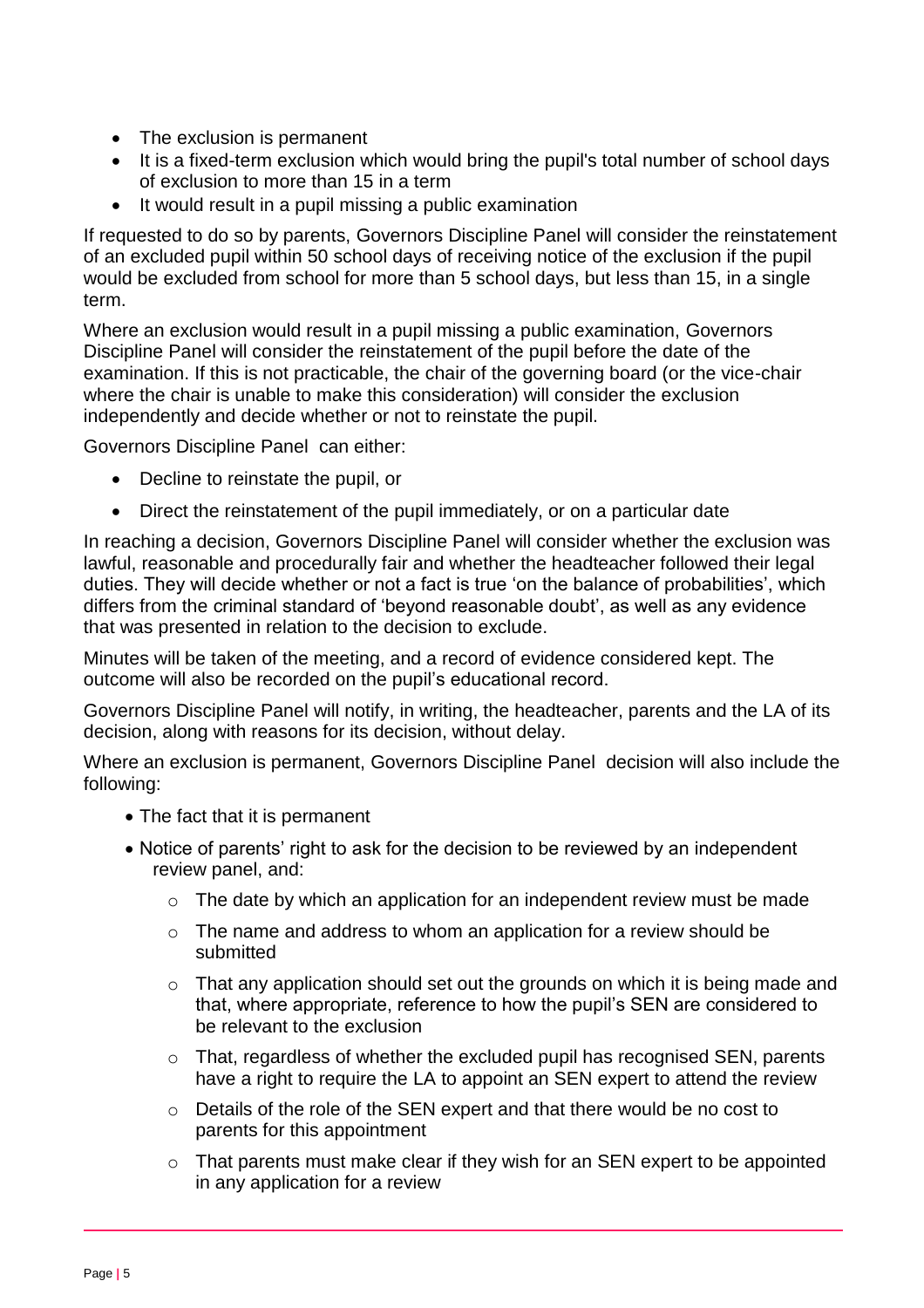- o That parents may, at their own expense, appoint someone to make written and/or oral representations to the panel, and parents may also bring a friend to the review
- That if parents believe that the exclusion has occurred as a result of discrimination, they may make a claim under the Equality Act 2010 to the first-tier tribunal (special educational needs and disability), in the case of disability discrimination, or the county court, in the case of other forms of discrimination. A claim of discrimination made under these routes should be lodged within 6 months of the date on which the discrimination is alleged to have taken place

### **7. An independent review**

If parents apply for an independent review, the LA will arrange for an independent panel to review the decision of the governing board not to reinstate a permanently excluded pupil.

Applications for an independent review must be made within 15 school days of notice being given to the parents by Governors Discipline Panel of its decision to not reinstate a pupil.

A panel of 3 or 5 members will be constituted with representatives from each of the categories below. Where a 5-member panel is constituted, 2 members will come from the school governors category and 2 members will come from the headteacher category.

- A lay member to chair the panel who has not worked in any school in a paid capacity, disregarding any experience as a school governor or volunteer
- School governors who have served as a governor for at least 12 consecutive months in the last 5 years, provided they have not been teachers or headteachers during this time
- Headteachers or individuals who have been a headteacher within the last 5 years

A person **may not** serve as a member of a review panel if they:

- Are a member of the LA, or governing board of the excluding school
- Are the headteacher of the excluding school, or have held this position in the last 5 years
- Are an employee of the LA, or the governing board, of the excluding school (unless they are employed as a headteacher at another school)
- Have, or at any time have had, any connection with the LA, school, governing board, parents or pupil, or the incident leading to the exclusion, which might reasonably be taken to raise doubts about their impartially
- Have not had the required training within the last 2 years (see appendix 1 for what training must cover)

A clerk will be appointed to the panel.

The independent panel will decide one of the following:

- Uphold the governing board's decision
- Recommend that the governing board reconsiders reinstatement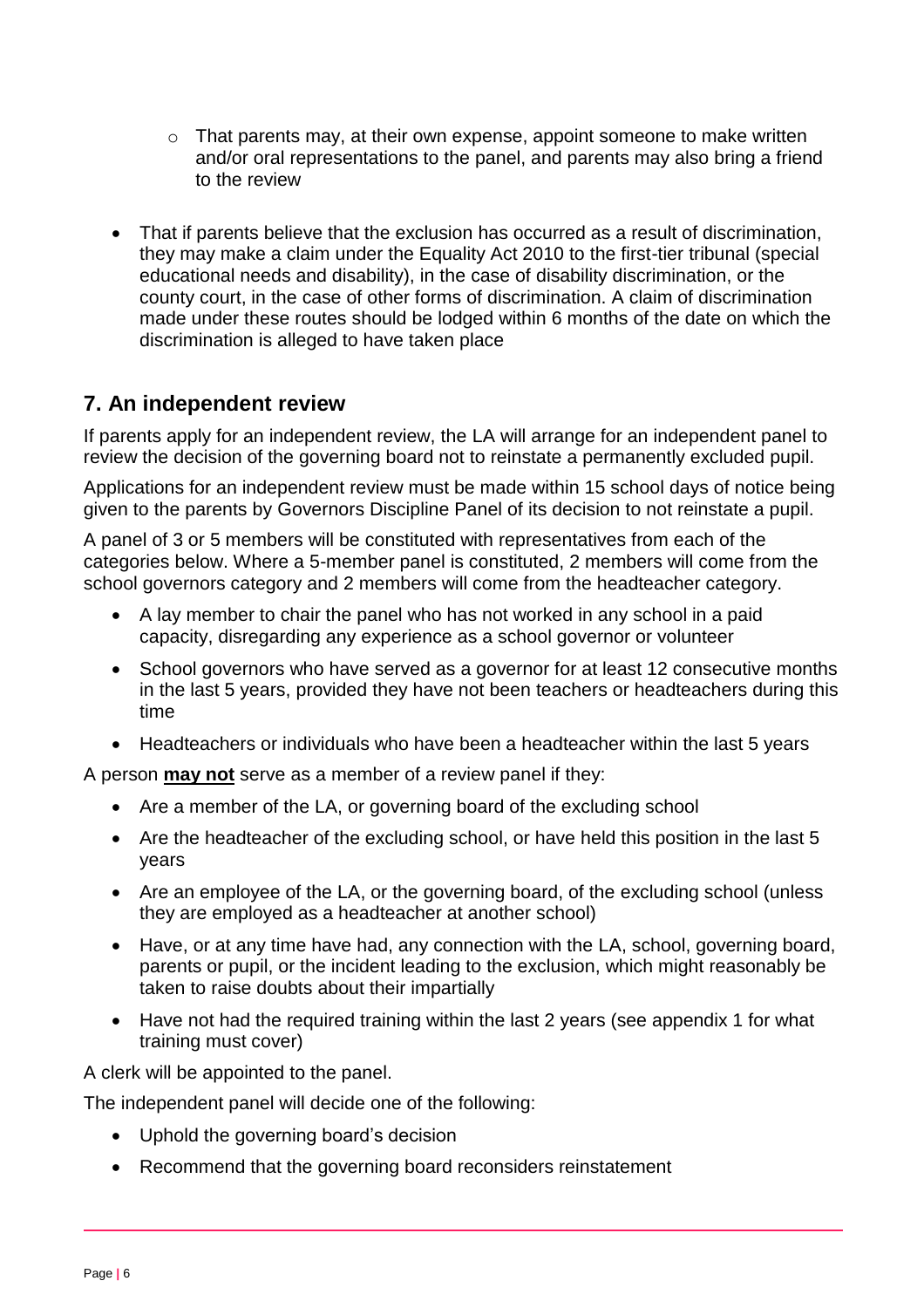Quash the governing board's decision and direct that they reconsider reinstatement (only when the decision is judged to be flawed)

The panel's decision can be decided by a majority vote. In the case of a tied decision, the chair has the casting vote.

# **8. School registers**

A pupil's name will be removed from the school admissions register if:

- 15 school days have passed since the parents were notified of the exclusion panel's decision to not reinstate the pupil and no application has been made for an independent review panel, or
- The parents have stated in writing that they will not be applying for an independent review panel

Where an application for an independent review has been made, the governing board will wait until that review has concluded before removing a pupil's name from the register.

Where alternative provision has been made for an excluded pupil and they attend it, code B (education off-site) or code D (dual registration) will be used on the attendance register.

Where excluded pupils are not attending alternative provision, code E (absent) will be used.

### **9. Returning from a fixed-term exclusion**

Following a fixed-term exclusion, a re-integration meeting will be held involving the pupil, parents, a member of senior staff and other staff, where appropriate.

The following measures may be implemented when a pupil returns from a fixed-term exclusion:

The points below are suggestions only and should be adapted to your school's specific circumstances.

- Agreeing a behaviour contract
- Putting a pupil 'on report'
- Internal isolation